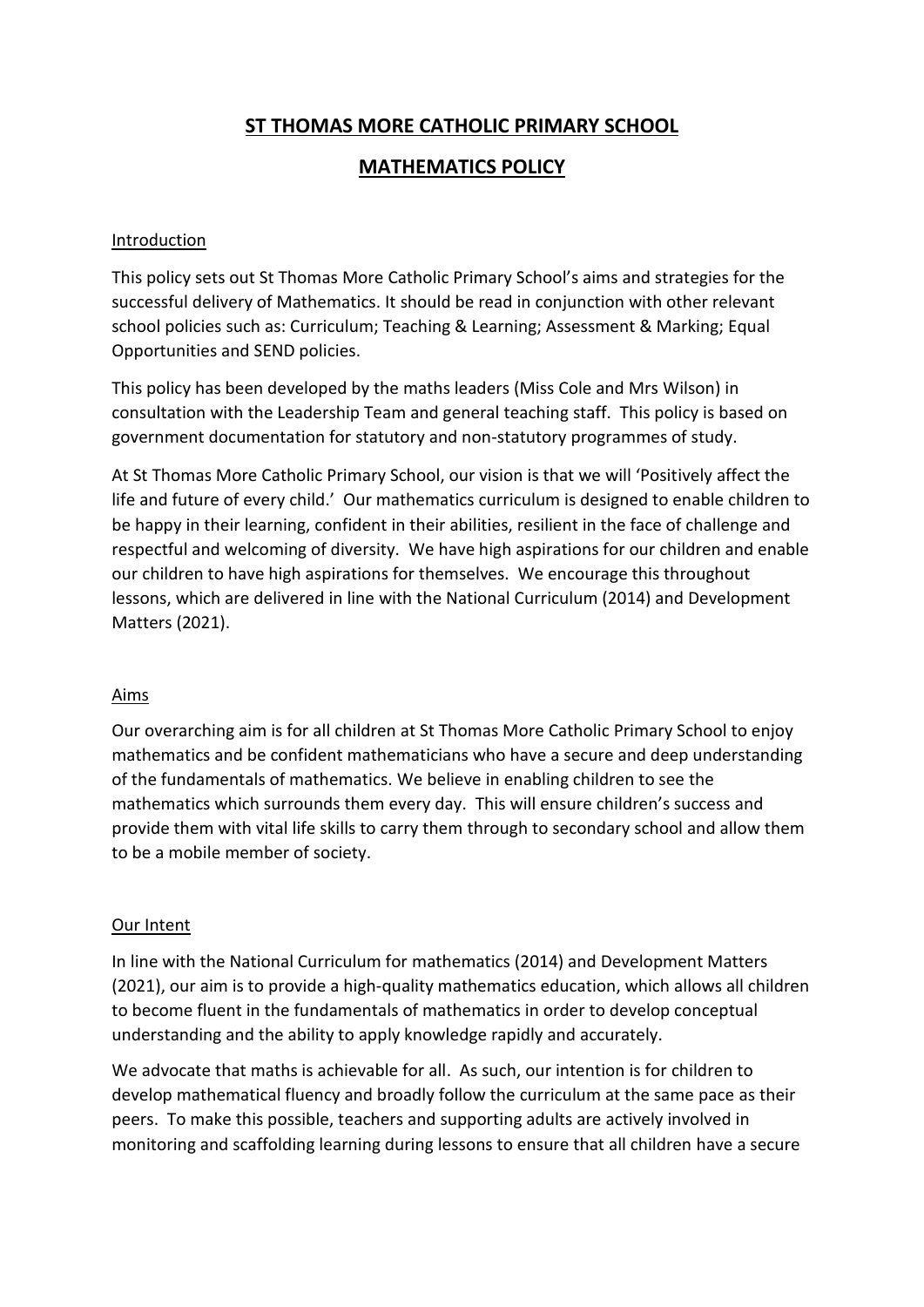understanding of the lesson objectives. Children are encouraged to deepen and apply their understanding through challenging, yet achievable tasks.

As a school, we use White Rose as a guide ensure coverage of the National Curriculum for mathematics (2014) and Development Matters (2021). The intention is not, however, to use White Rose as a scheme to be followed exactly. Each teacher knows the strengths of the children in their care and, as such, has the autonomy to adapt lessons in order to cater to the needs of their class. The intention is to create a bespoke curriculum for our children which develops children's knowledge sequentially from Foundation Stage up to Year 6, revisiting, remembering and applying earlier skills whilst learning new skills.

The intention of using the concrete, pictorial and abstract (CPA) approach to teaching mathematics is to support the understanding of all children across all ages and abilities. CPA also provides children with lifelong strategies for problem solving.

## Curriculum

The National Curriculum (2014) and Development Matters (2021) form the basis of teaching and learning at St Thomas More Catholic Primary School. Children receive at least the minimum entitlement of a daily mathematics lessons. From Key Stage 1 (KS1) onwards, most lessons are approximately an hour long and include both a fluency and mental oral starter, main input and a plenary.

#### Planning, Teaching and Learning

Alongside the National Curriculum (2014) aims, teachers follow the White Rose overview to structure their yearly pathway through mathematics. This is also used as a basis for short term planning and adapted according to the needs of the children. Teachers may reorder lessons where progression is not affected, e.g. In Year 3, Roman numerals are taught alongside the Romans topic rather than at the time recommended by White Rose. Teachers plan closely with year group colleagues to ensure consistency of opportunity for all children.

To further ensure continuity and progression, all classes follow our agreed Calculation Policy and Progression in Mental Calculation guidance which is available on the school website (this takes precedence over White Rose).

Mathematics lessons are underpinned by the desire to develop children's knowledge sequentially by revisiting, remembering and applying existing skills whilst acquiring new skills.

## *Fluency and Mental/ Oral Starter – Revisiting and remembering*

Every lesson begins with a short fluency starter. These starters help to progress children's fluency within number either through oral counting or quick recall of key number facts. Progressing on from this, children then have a mental/ oral starter which is carefully planned to give children the opportunity to recap and consolidate learning from previous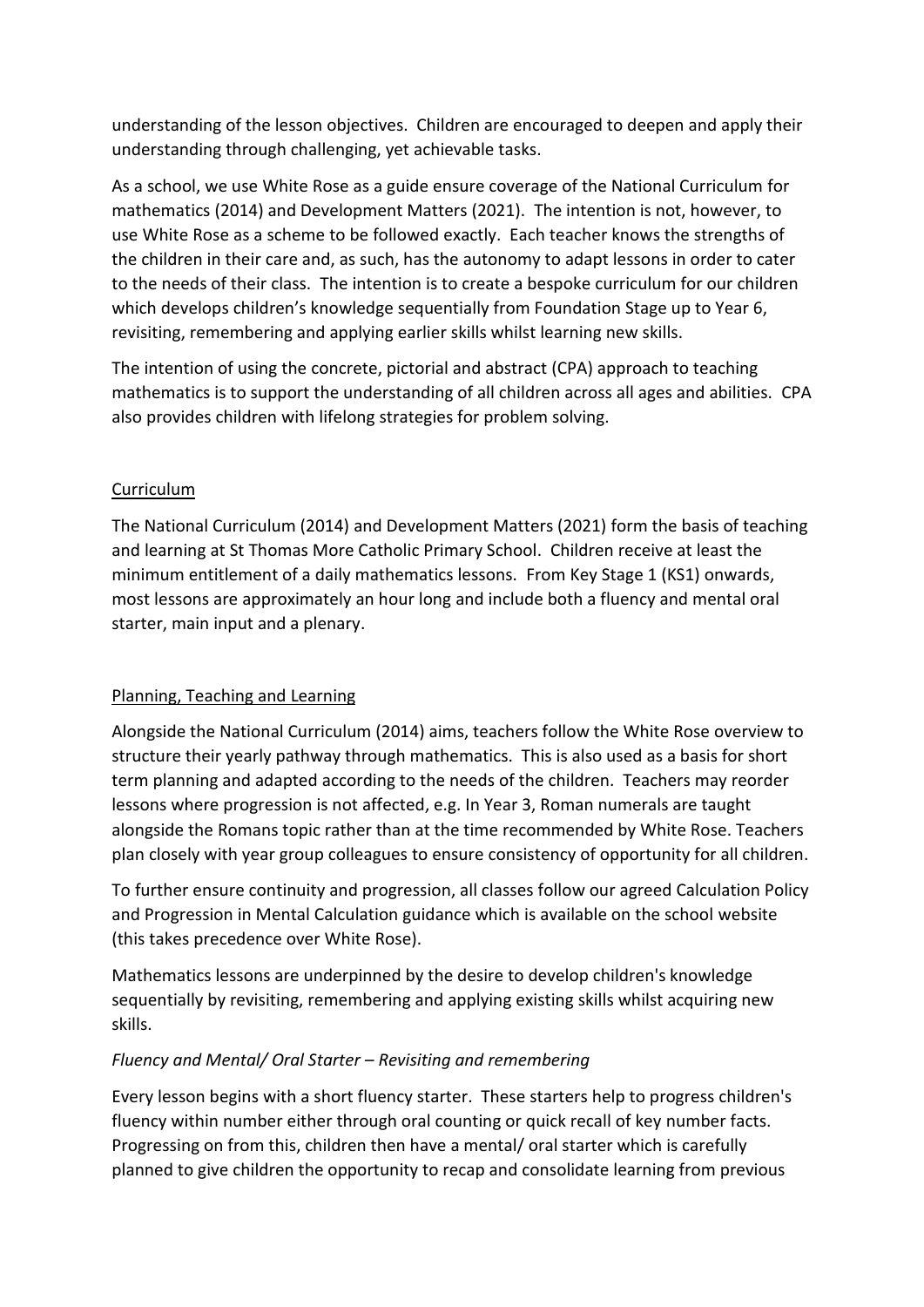units of work. This allows children to retain knowledge and form meaningful connections within mathematics.

## *Main Input – Revisiting, remembering, applying existing skills whilst acquiring new skills*

Within mathematics lessons, clear objectives are set and shared with children alongside pertinent mathematical vocabulary. Learning is an active process whereby the children are encouraged to participate fully within the main teaching element of the lesson. In order to do this, teachers break down the learning into smaller steps which build on from what the children already know; it is vital that clear links are made between previous and new knowledge. This is achieved through the use of careful questioning, facilitating mathematical talk and modelling by teachers of both thought processes and practical application using manipulatives.

Teachers regularly interchange between concrete ideas, pictorial and abstract representations. The concrete stage uses manipulatives to solve problems. It brings concepts to life by allowing children to handle physical objects themselves. The pictorial stage uses pictures or models to support children in visualising the problem. Once children are secure in these stages, they can solve abstract mathematical challenges.

## *Independent Work – Applying existing skills whilst acquiring new skills*

Following the main input, tasks set by teachers ensure that all children are given challenging yet achievable tasks; these include a mixture of fluency, problem solving and reasoning. All children are asked to reason and justify their understanding throughout the duration of the lesson. Mathematical talk is encouraged between peers and adults. If necessary, teachers and supporting adults scaffold learning further.

## *Plenary – Remembering and applying skills*

Plenaries are used to allow the children to reflect upon what they have learned in the lesson. Children have further opportunities to extend their thinking; this may involve looking at problems which require them to identify and articulate misconceptions proving whether a statement is true or to challenge their mathematical thinking.

## Assessment

A variety of assessment is undertaken in order to support children and enhance learning by informing future planning, correcting misconceptions, ensuring coverage and completion of objectives, and to ensure next steps are met for all children.

Formative assessment is carried out continuously in lessons and provides instant feedback to the children. Summative assessment is carried out termly, during assessment week, to reinforce teacher judgements and, through gap analysis, provides further opportunities to identify areas of development within individual classes. Children across Key Stages 1 and 2 use the White Rose assessment materials with the exception of Years 2 and 6 who use previous SATs papers.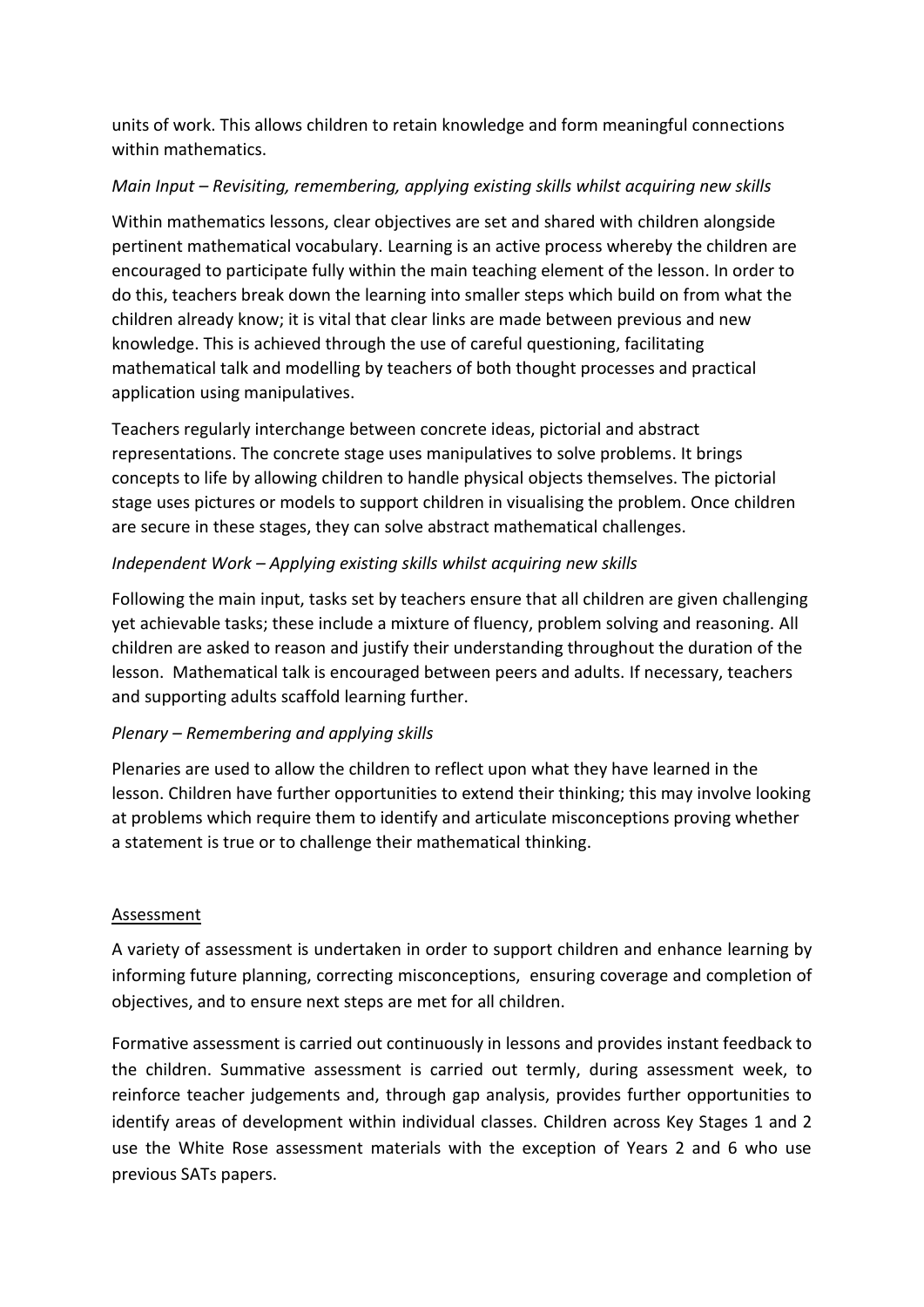Formal assessment is reported three times a year to the maths subject leaders and SLT; children's attainment is tracked and monitored using Target Tracker and discussed in pupil progress meetings with SLT. This ensures that targeted support can be given to those who need it. Mathematics attainment is reported at the end of each Key Stage in line with government guidelines. These, in turn, are reported to parents and to governors.

In Year 4, the online Multiplication Tables Check (MTC) is administered to children during Term 5.

## Inclusion

At St Thomas More Catholic Primary School, we aim to enable all children to achieve to their full potential. This includes children of all abilities, social and cultural backgrounds, those with disabilities, English as an Additional Language (EAL) speakers and those with Educational Health Care Plans (EHCPs).

All children receive high quality mathematics teaching on a daily basis. All children are given challenging yet achievable tasks. Where necessary, children are scaffolded to help them to make meaningful connections within their learning. The use of manipulatives is encouraged for all age groups and abilities.

Through assessments and provision mapping, teachers implement rapid interventions and amend planning to ensure that all children are supported to achieve age related expectations.

Every effort is made to ensure that mathematics activities are equally interesting for both boys and girls, from all ethnic groups throughout the school, and that fair opportunities are offered to all. For further clarification please refer to our Inclusion Policy.

## Home-School Links

At St Thomas More Catholic Primary School, we recognise that mathematical learning does not just take place within the classroom. We encourage parents to be involved in their child's mathematical education through attendance at curriculum evenings, parent evenings and 'Bring your parent to maths' sessions.

Parents support children's fluency in number by helping them practise their personalised weekly challenges of either number bonds or times tables. Successes are celebrated both in school and at home through certificates.

Children have home access to the online platforms MyMaths and Purple Mash. Teachers set weekly homework using these and children are also encouraged to access additional games and activities to support their learning.